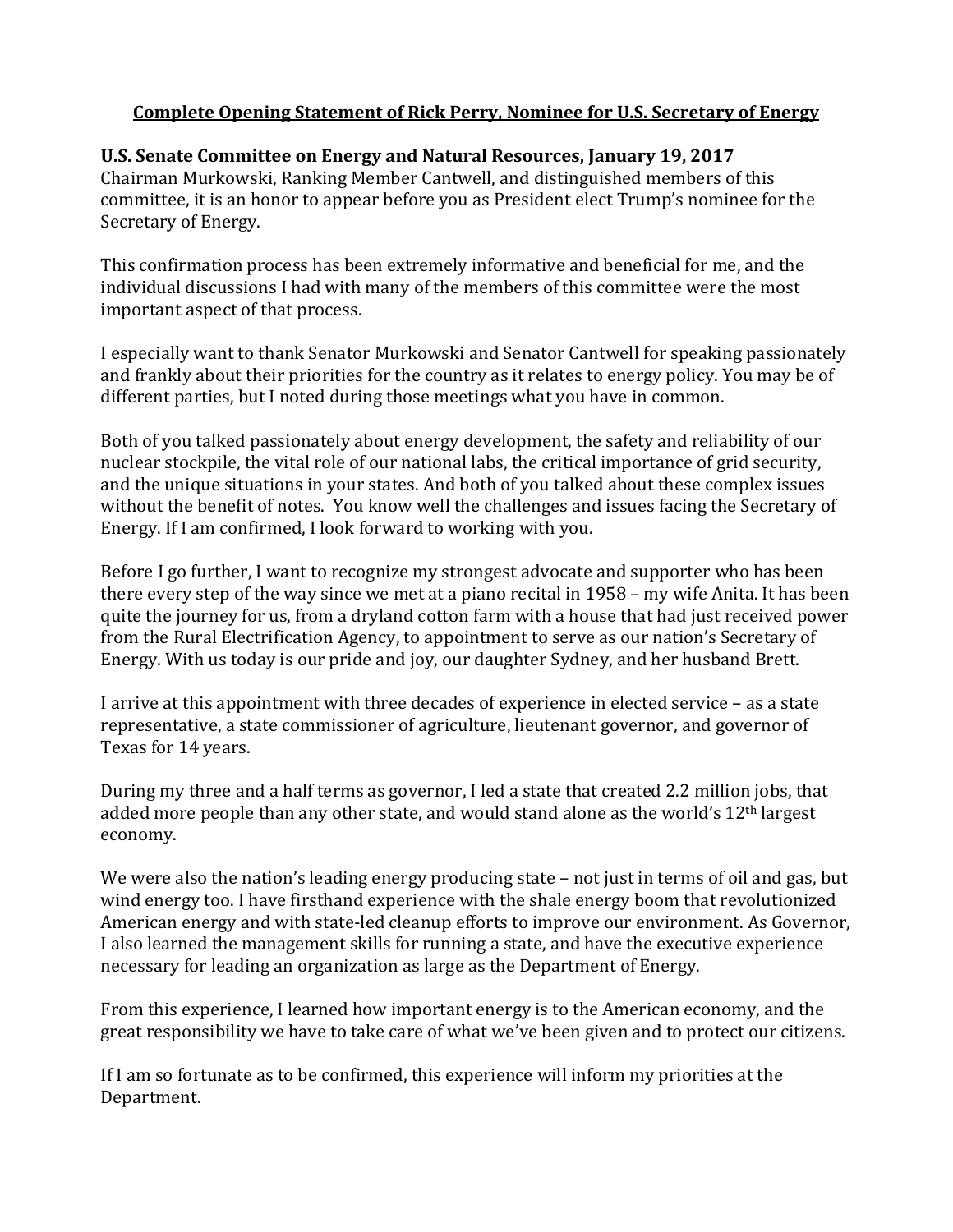I am committed to keeping Americans safe. Nuclear security is the largest portion of the Department of Energy's budget. I will be focused on continuing to protect and modernize the nation's nuclear stockpile. As a former Air Force pilot during the days of the Cold War, I understand the deterrent value of our nuclear weapons systems, and the vital role they play in keeping the peace.

Another aspect of security is ensuring the reliability of our electric grid and protecting against cyber security attacks. I am committed to undertaking enhanced security measures where necessary and assisting with recovery efforts, so that Americans can depend on stable sources of power. I will draw upon my years of experience as governor of a coastal state in organizing emergency response personnel to handle disasters effectively and efficiently.

If confirmed, I will advocate and promote American energy in all forms, and that includes renewables. America has been blessed with vast natural resources and the technology to utilize them. I am committed to helping provide stable, reliable, affordable, and secure sources of American energy. An American first energy strategy is important to create jobs and grow the economy.

I am a major proponent of maintaining American leadership in the area of scientific inquiry. I support the academic and government mission of basic research, even when it will not yield benefits for a generation. Our scientists and labs are the envy of the world. I look forward to visiting our national labs this year, if confirmed, and learning more about the unique work they are doing. I have a long record of aggressively courting leading scientific minds to bring innovation and job creation to my home state.

Furthermore, I understand, and am committed to, the vital role the Department of Energy maintains in environmental cleanup, and specifically cleaning up nuclear waste, a legacy of the Cold War. I have experience in dealing with the difficult challenges of transporting and storing low-level waste in my home state of Texas. I know this is a daunting task at the federal level, with 35 states temporarily housing waste from various nuclear programs. I look forward to working with the members of this committee to address the concerns many of you are hearing back home about nuclear waste facilities.

In summary, I am committed to modernizing our nuclear stockpile, promoting and developing American energy in all forms, advancing the department's critical science and technology mission, and carefully disposing of nuclear waste.

In my limited time, let me address a couple more issues.

I have learned a great deal about the important work being done every day by the outstanding men and women of the DOE. I have spoken several times to Secretary Moniz and his predecessors. If confirmed, my desire is to lead this agency in a thoughtful manner, surrounding myself with expertise on the core functions of the department.

My past statements made over five years ago about abolishing the Department of Energy do not reflect my current thinking.